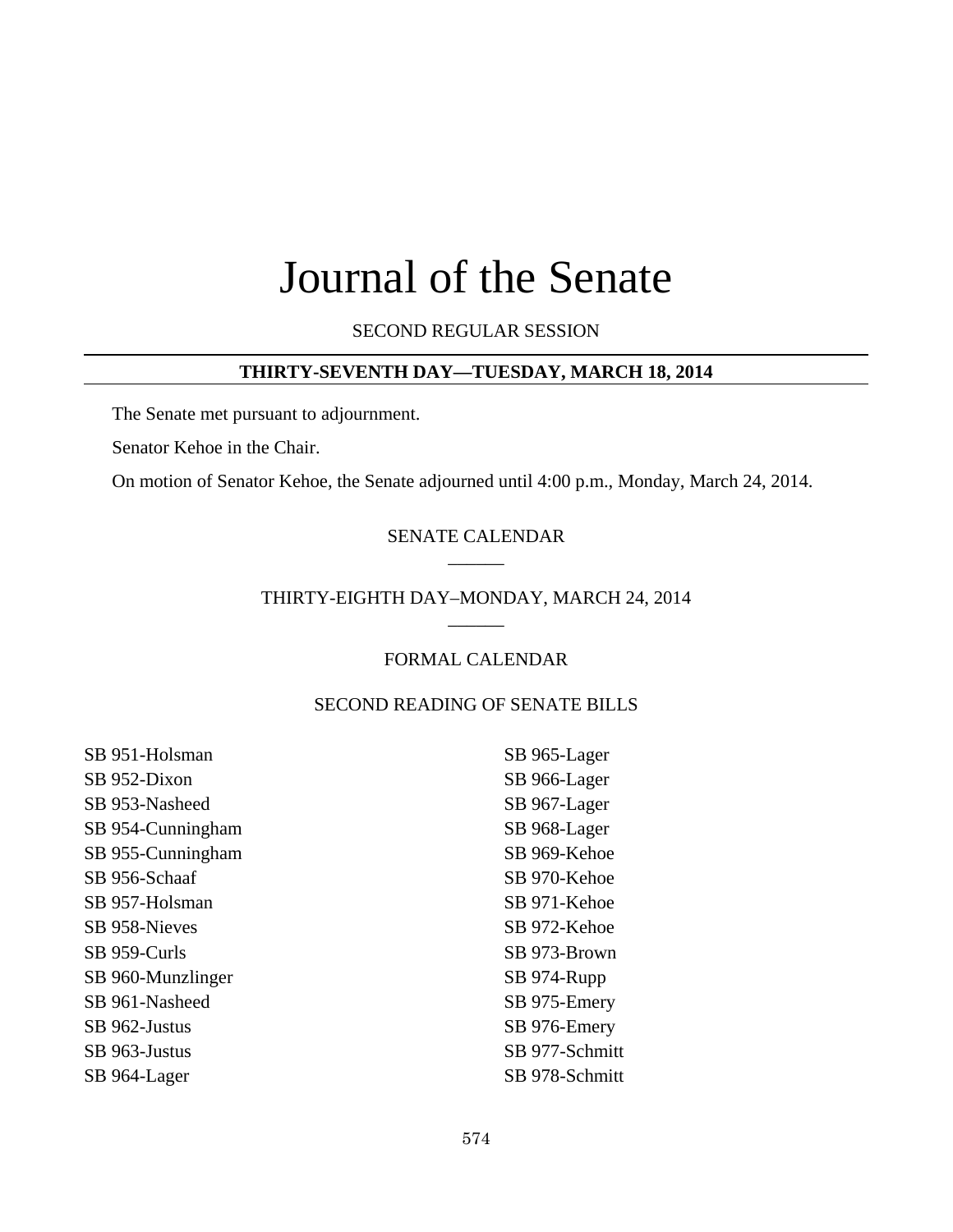SB 979-Schaefer SB 980-Schaefer SB 981-Schaefer SB 982-Schaefer SB 983-Pearce SB 984-Sifton SB 985-Sifton SB 986-Sifton SB 987-Lamping SB 988-Lamping SB 989-Lamping SB 990-Lamping SB 991-Kraus

SB 992-Dempsey SB 993-Dempsey SB 994-Dixon SB 995-Sifton SJR 49-Cunningham SJR 50-Lamping SJR 51-Lamping SJR 52-Lamping SJR 53-Lamping SJR 54-Lamping SJR 55-Nieves SJR 56-Dixon SJR 57-Lager

# HOUSE BILLS ON SECOND READING

HCS for HB 1510 HCS for HB 1044 HB 1081-McCaherty, et al HCS for HB 1085 HB 1126-Dugger and Entlicher HB 1197-Elmer HB 1206-Wilson HCS for HB 1217 HB 1270-Lant, et al HB 1301-Neth HB 1468-Dohrman, et al HB 1616-Muntzel, et al HCS for HB 1079 HB 1087-Crawford and Franklin HB 1141-Love, et al HCS for HB 1201 HB 1222-Dugger HB 1238-Hinson HB 1361-Gosen and Wieland HCS for HB 1376 HCS for HB 1523 HB 1268-Curtman, et al HB 1092-Lant, et al HCS for HJR 47

HB 1073-Dugger, et al HB 1110-Rowland HB 1359-Flanigan HCS for HBs 1646 & 1515 HCS for HB 1296 HB 1496-Reiboldt, et al HB 1173-Burlison, et al HCS for HB 1426 HCS for HRB 1298 HCS for HRB 1299 HCS for HB 1501 HCS for HBs 1310 & 1236 HCS for HB 1261 HB 1495-Torpey and Hicks HB 1435-Johnson HCS for HB 1459 HCS for HBs 1307 & 1313 HCS for HB 1192 HB 1271-Molendorp, et al HB 1483-Molendorp HB 1086-Gosen HB 1390-Thomson, et al HCS for HB 1710 HCS for HJR 56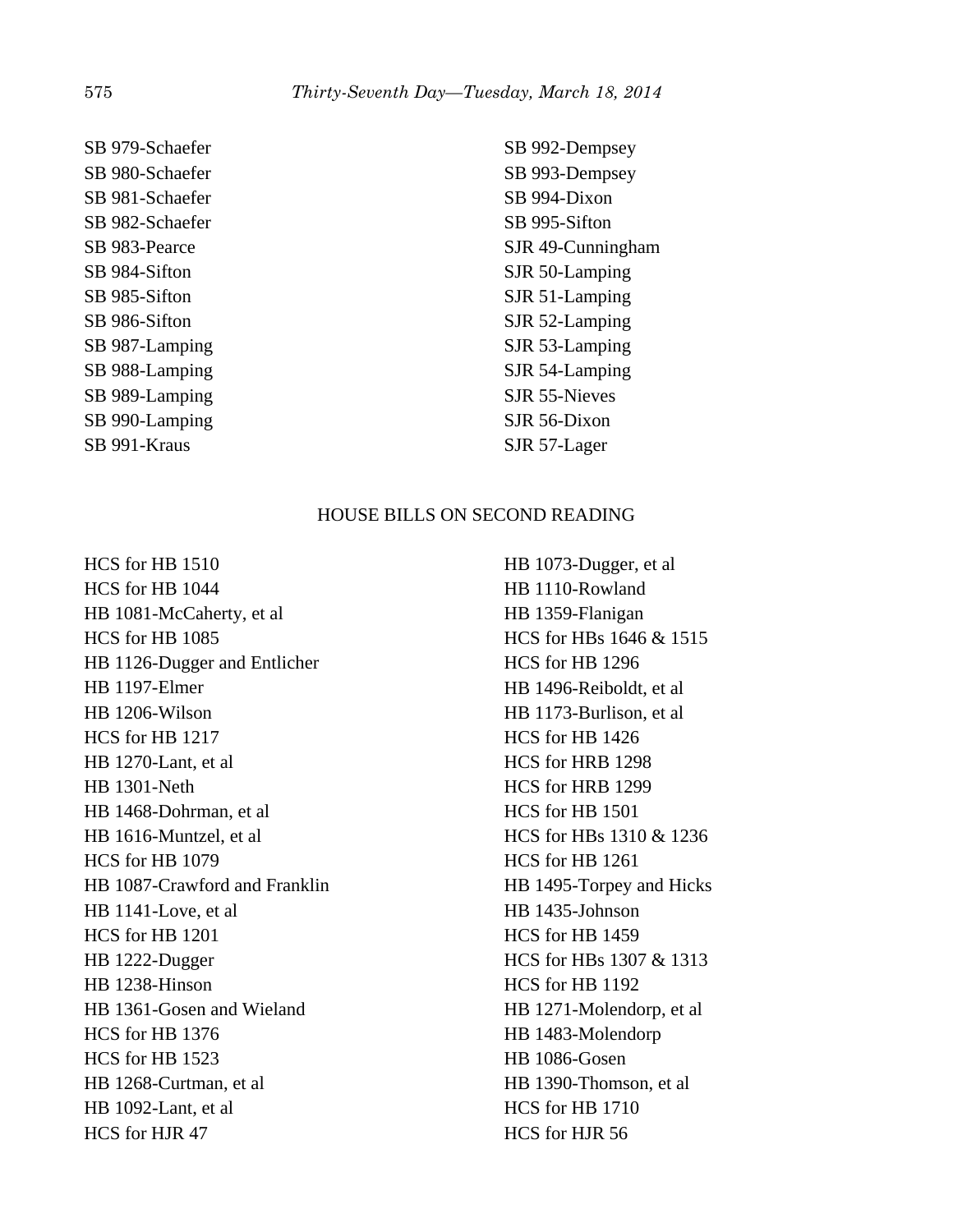HB 1506-Franklin, et al HB 1388-Cornejo, et al HB 1573-Lauer, et al HB 1136-Dugger, et al HCS for HB 1156 HB 1411-Cross, et al

HCS for HB 1559 HCS for HB 1902 HCS for HB 1610 HCS for HB 1410 HB 1132-Engler, et al

# THIRD READING OF SENATE BILLS

SS for SCS for SB 666-Schmitt (In Fiscal Oversight)

## SENATE BILLS FOR PERFECTION

- 1. SB 593-Sater, with SCS
- 2. SB 623-Nieves, with SCS
- 3. SB 790-Dixon
- 4. SB 745-Munzlinger
- 5. SB 501-Keaveny
- 6. SJR 34-Emery
- 7. SB 673-Kehoe and Wallingford
- 8. SRB 714-Lager, with SCS
- 9. SB 734-Cunningham
- 10. SB 693-Parson
- 11. SB 662-Kraus
- 12. SB 607-Dixon
- 13. SB 727-Chappelle-Nadal
- 14. SB 716-Brown, with SCS
- 15. SB 696-Schaefer
- 16. SB 564-Chappelle-Nadal, with SCS
- 17. SB 660-Wallingford
- 18. SB 675-Kehoe, with SCS
- 19. SB 712-Walsh, with SCS
- 20. SB 720-Justus, with SCS
- 21. SB 741-Rupp
- 22. SB 692-Wasson
- 23. SB 601-Holsman
- 24. SB 719-Kehoe 25. SB 699-Pearce 26. SB 767-Schmitt, et al, with SCS 27. SB 854-Wasson, with SCS 28. SB 656-Kraus 29. SB 599-Kraus, with SCS 30. SB 708-Sifton 31. SB 782-Romine 32. SB 499-Keaveny 33. SJR 27-Schaaf and Dixon, with SCS 34. SB 490-Lager and Kehoe, with SCS 35. SB 674-Kehoe 36. SB 644-LeVota 37. SB 680-Curls, with SCS 38. SB 829-Kraus, with SCS 39. SB 584-Dixon 40. SB 777-Nieves, with SCS 41. SB 739-Romine, with SCS 42. SB 553-Emery, with SCS 43. SB 707-Wasson, with SCS 44. SB 785-Kehoe, with SCS
- 45. SB 818-Kehoe

#### HOUSE BILLS ON THIRD READING